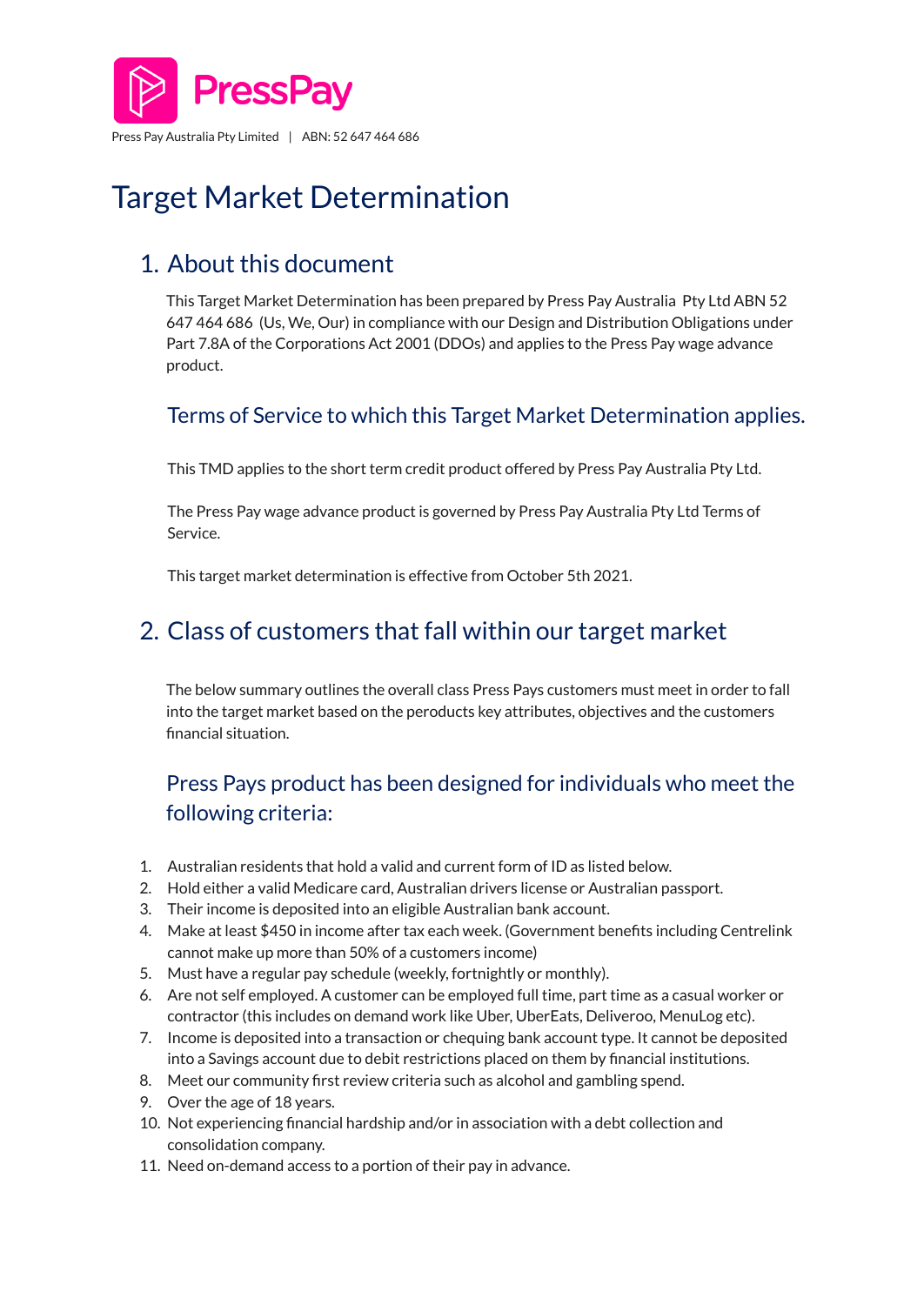#### Product description and eligibility.

PressPay is a short-term, fixed-cost, wage advance product that allows customers to access a percentage of their income via the SMS platform. Withdrawals have a one-off 5% flat transaction fee and acquire no interest or late fees. Repayments are aligned with a customers pay cycle and therefore the term can range from weekly, fortnightly or monthly but must be repaid within 22 days of the withdrawal.

A customer must meet Press Pay's target market determination as listed above in order to be eligible and have access to Press Pay's wage advance product.

#### Product Attributes

- 1. Easy to access funds by simply messaging 'balance' or the withdrawal value up to the customer's account limit eg. '100' to the Press Pay mobile number.
- 2. Access up to 25% of the customers medium income.
- 3. Fixed rate fee of 5% of the withdrawal value with no interest or late fees.
- 4. Easy to access customer service.
- 5. Access to instalment plans or deferral of up to 2 pay cycles if required.
- 6. Fast online application with access to funds in minutes.

#### Consistency between the target market and Press Pays product.

Press Pay has and continues to test the product to ensure it consistently aligns with the target market and the basis that:

- 1. The eligibility criteria of the product has been designed to align with the core attributes of the target market. Customers who do not meet this criteria are unable to withdraw funds or have access to Press Pay's wage advance product.
- 2. The key attributes of Press Pay's product have been designed and continue to evolve to ensure it meets the objectives and financial situation of the customers in the target market as outlined above.

## 3. Distribution Conditions

This product has been designed to be distributed via an SMS platform and web-based application. All marketing and advertising is conducted via email, social media and other online and offline channels.

This product should only be distributed based on the following criteria.